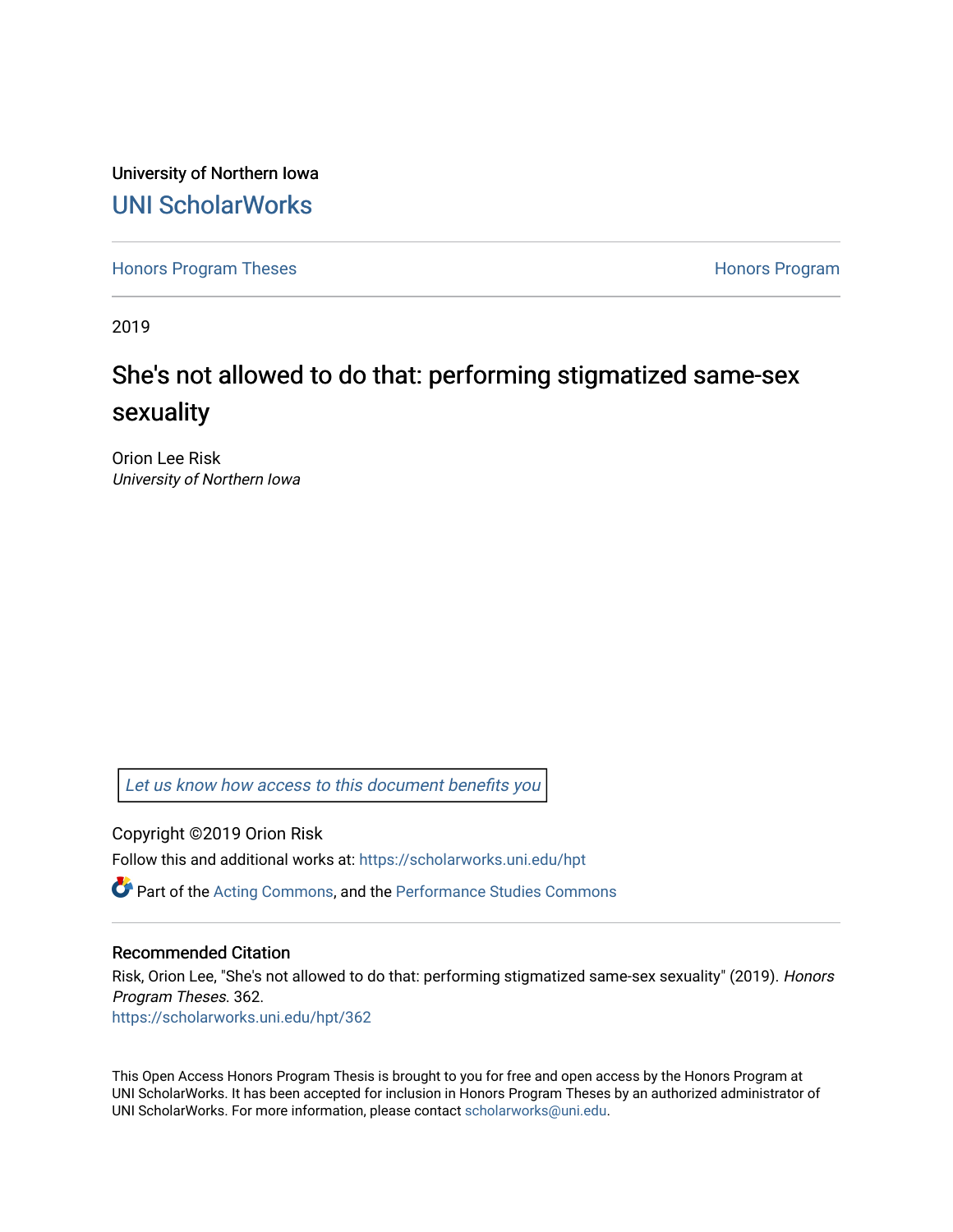## SHE'S NOT ALLOWED TO DO THAT:

## PERFORMING STIGMATIZED SAME-SEX SEXUALITY

Orion Lee Risk

University of Northern Iowa

November 1, 2019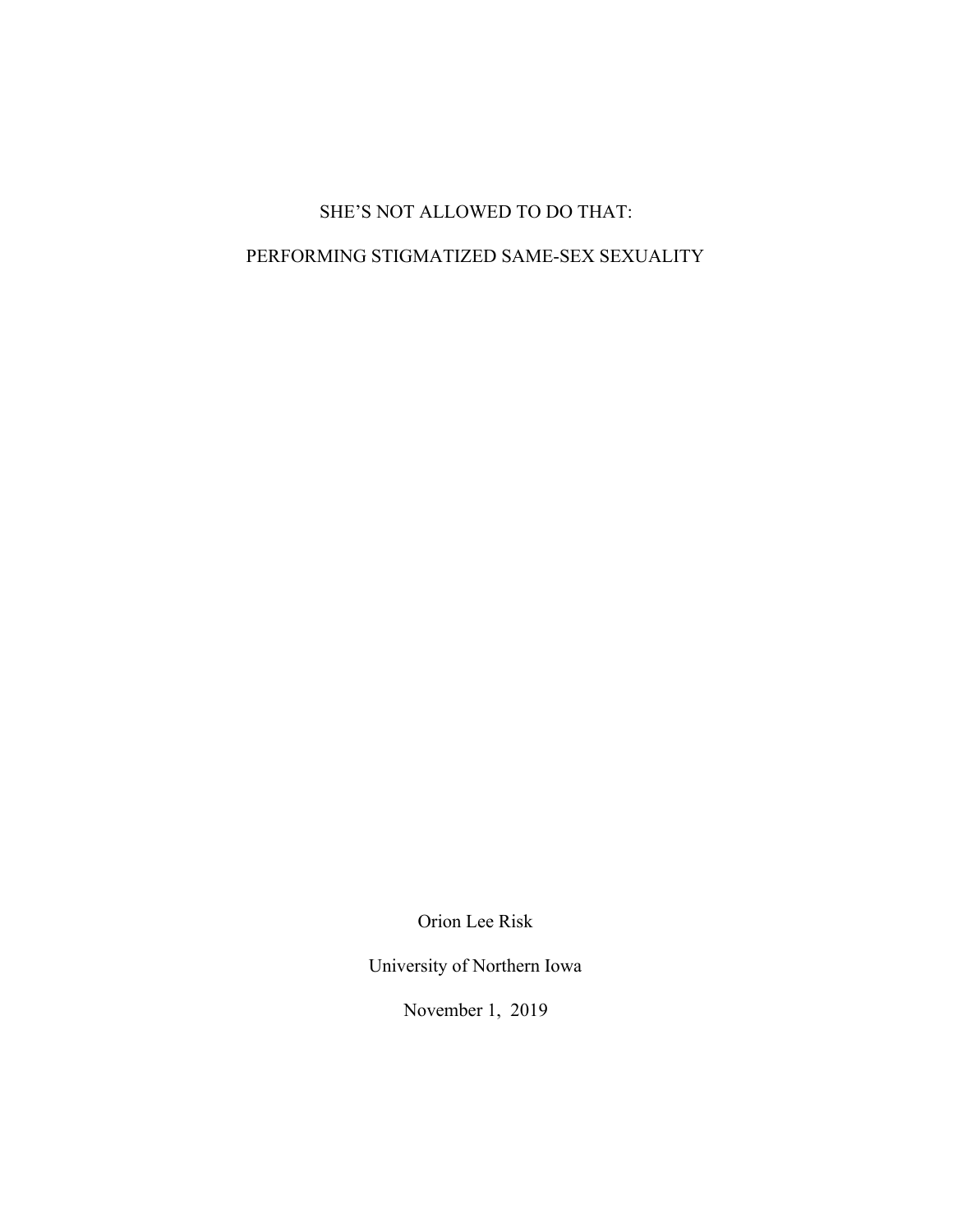Risk 1

 In the summer of 2018, an emerging theatre company produced *Stop Kiss* by Diana Son in Waterloo, Iowa, a mid-size industrial town adjacent to the city of Cedar Falls, which hosts a small public university. In *Stop Kiss*, the two lead characters are women fall romantically for each other, so that in performing their characters the actors embody same-sex sexuality. This paper will explore how the actors playing these two characters engaged with this embodiment, and how doing so affected them.

Judith Butler, prominent gender theorist, posits a strong connection between gender and performance: that gender is created through the performance of practices, and these performances shape internal identity. To use Butler's words from *Gender Trouble*, an action is performative in the sense that it is "constituting the identity it is purported to be" (33). The degree to which these actions influence a person's sense of self is something of a mystery to Butler, but she strongly believes in the existence of some performative influence on the "internal coherence of the subject" (23). The sorts of performative practices to which Butler refers often affect a person's sense of their own gender and identity without that person being aware that they are engaging in a self-formative practice.

For feminist activists and scholars, awareness of these actions existing at all can be a starting point for critiquing them. As writer and scholar Jill Dolan expresses in her introduction to *The Feminist Spectator as Critic*, "Feminism begins with a keen awareness of exclusion from male cultural, social, sexual, political, and intellectual discourse. It is a critique of prevailing social conditions that formulate women's position as outside of dominant male discourse" (3). Dolan declares that theatre artists with this feminist awareness are uniquely positioned to engage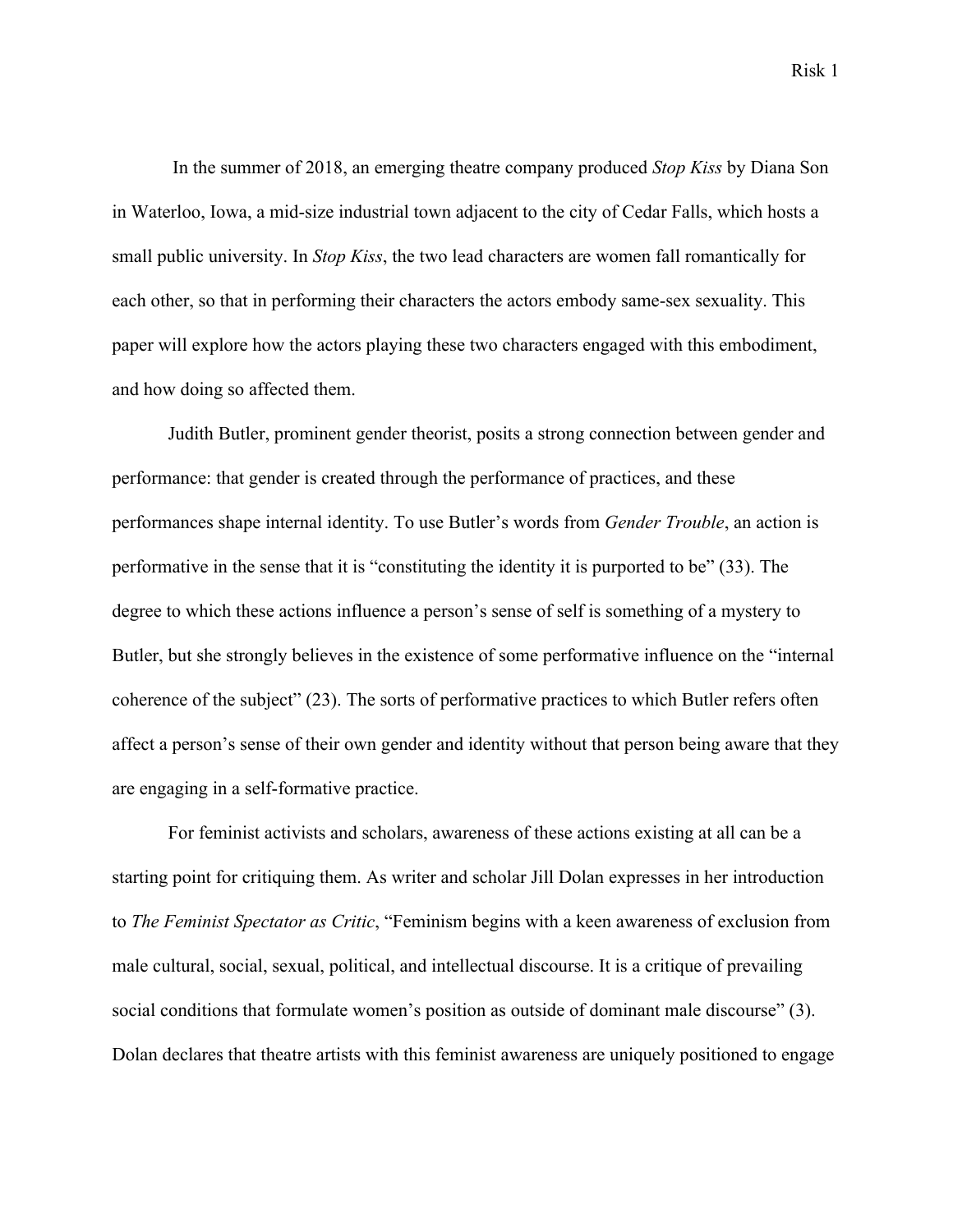in critique by "denaturalizing dominant codes" in performance. She gives the example of theatrical work that puts lesbians at the center, and therefore demonstrates a world outside of the hegemonic heterosexual one (116). The actor embodying lesbianism, a sexual identity unsanctioned by the dominant system of power, directly challenges the norms that regulatory practices attempt to uphold. She is engaged in an act that has the potential to "challenge gender-coded structures of power" as she encounters a way of being that falls outside of hegemonic norms (68).

These ideas of embodiment and encounter surface in a different way in the work of Polish actor and producer Jerzy Grotowski. At his theatre laboratory, Grotowski worked with actors to pursue what he called Poor Theatre, a theatre made of only its essentials, with unnecessary elements removed. "The core of the theatre is an encounter," Grotowski wrote in *Towards a Poor Theatre.* What type of encounter does he mean here? The encounter that Grotowski describes is an act of inclusive, radical embodiment. For an actor, it is "not merely a confrontation with his thoughts, but one involving his whole being from his instincts and his unconscious right up to his most lucid state" (57). This can be so intimate as to cause the "life-mask to fall away," revealing a person deeper than one created by daily performative practices (23). In this way, encounter can create new knowledge, making a thing in that moment that has never existed before.

In a given play, where is the opportunity for artistic encounter that could create new knowledge? Producing this summer gave an opportunity by requiring actors to embody and encounter stigmatized sexualities, and then giving rise to multiplicity of questions about that experience. This way of discovering a research opportunity follows a key principle of a field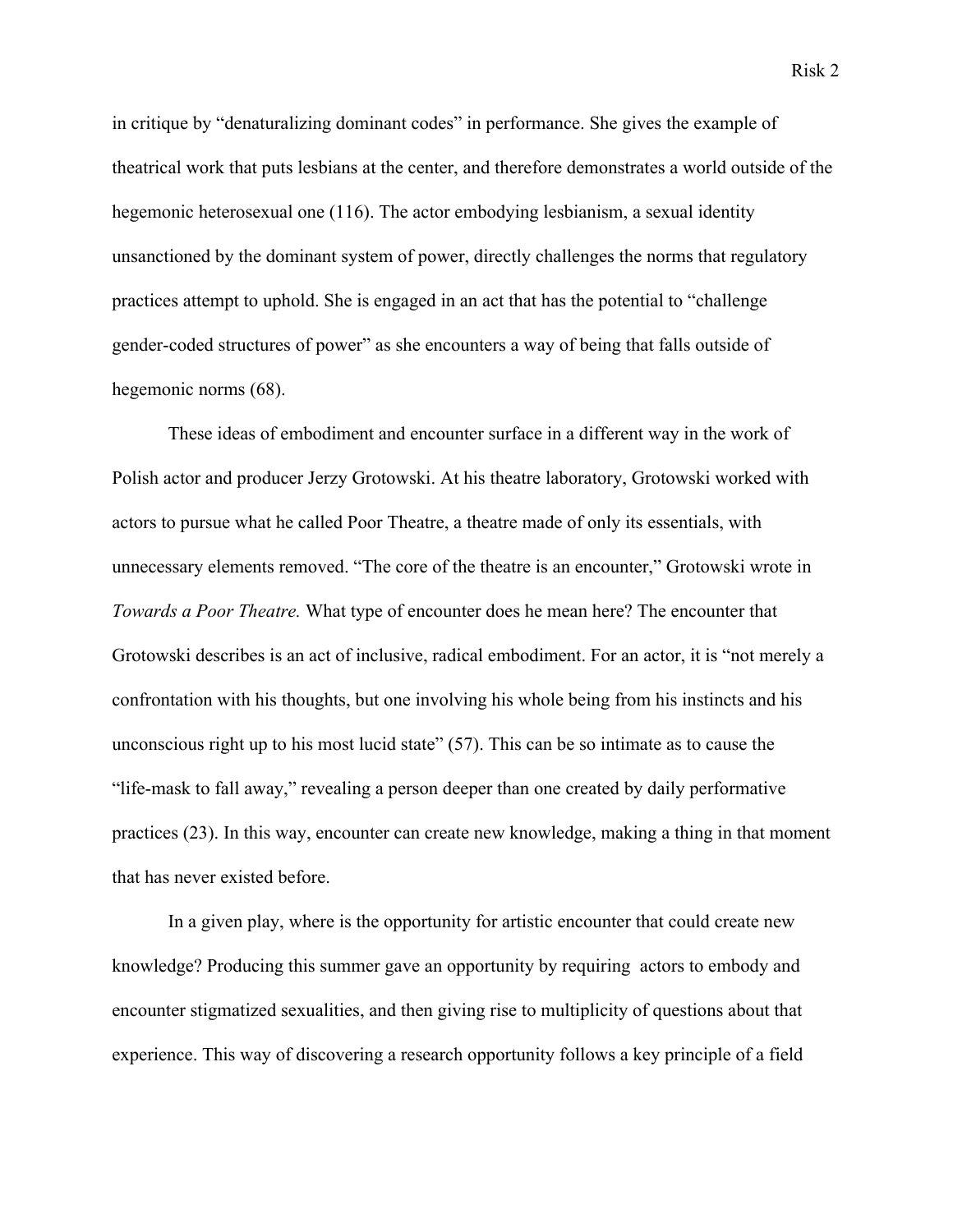known as Practice as Research: That one starts less with a traditional research question and more with a general "enthusiasm of practice" and a want to pursue something exciting or unruly (Hasman 56). How does one move forward into research from this "enthusiasm of practice", into creating art that is simultaneously both intellectual inquiry and a source of unique knowledge? (Riley and Hunter xvi). Where is the knowledge in art to be found? Ian Watson at Rutgers University asserts that the knowledge produced by a theatrical event lives in the performers' bodies and is, therefore, *embodied* knowledge: The act of the performance creates and contains knowledge that exists in the art alone and cannot be replicated in another form (Watson 87).

This research endeavored to explore actor embodiment through the theatrical event of a fully staged production of *Stop Kiss* by Diana Son. Son's script involves situations that violate typical regulatory performances of gender: Son places her two central female characters, Callie and Sara, together in a burgeoning romantic relationship and builds the story around their first kiss. With this being the case, a production of *Stop Kiss* allowed for exploration of how actors embody the stigmatized sexualtiy of female same-sex attraction, and specifically how they experience the similarities and differences between their character's sexuality and their own.

While the best knowledge of what the actors experienced in embodying their characters was the show itself, interviews were also conducted with the two lead performers (Rose, who played Callie, and Caroline, who played Sara) in order to explore their understanding and expression of their experiences. The interviews occurred individually with each actor, and over two sessions: the first in the days immediately following the closing of the show, and a follow-up interview a month later. During the rehearsal and performance process, I also kept a journal recording my observations and impressions as the director.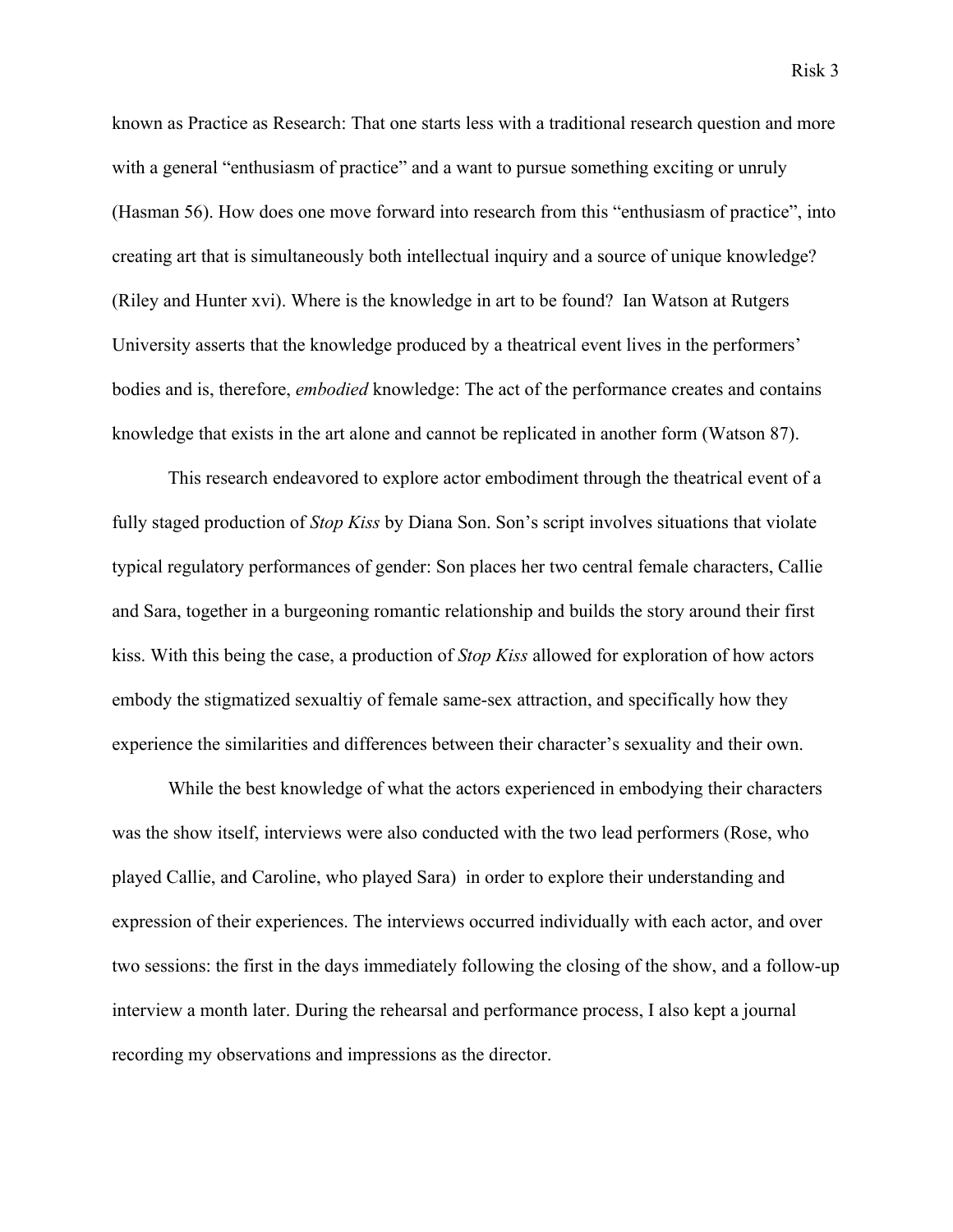To understand Rose and Caroline's experiences embodying Callie and Sara, the first goal was to learn something about where they were coming from in terms of same-sex sexuality: What had they experienced personally, and what had they been exposed to? In the first full week of rehearsals, I asked both Rose and Caroline if they been attracted to women before. Caroline's response was that she had never been attracted to a woman; Rose's reply was the same (Risk 3 July). Later, in the interviews, the actors were asked to informally rate themselves on the Heterosexual-Homosexual Rating Scale (commonly referred to as the Kinsey Scale), with 1 indicating exclusively heterosexual thoughts, feelings, and behaviors and 6 meaning exclusively homosexual. In the process of answering, each interviewee mentioned the complex nature of attraction making it hard to pin down on a simple scale before settling on a number for herself. Rose gave herself a 1.75 in the first interview, and a 1 in the second (13 Aug. 2, 11 Sept. 2). Caroline went with "1-ish" as her rating (16 Aug. 1).

Caroline and Rose received different messaging in their childhoods regarding the relevance and correctness of homosexuality. Caroline recalled there being gay people on TV and it not being a big deal, while Rose recounted an complete absence of non-heterosexuality in the media of her childhood (16 Aug 11, 13 Aug. 6). Rose's Catholic schooling gave her slight exposure to non-straight identities, but that was "one gay dude who got bullied," girls notorious for "hooking up with each other" for male attention, and the message that "men should not have sex with each other" (13 Aug. 6). There was silence around the subject in her home life (13 Aug. 16). In contrast, Caroline recounts a time when her mother asked her if she was gay, only to reassure her that it would not be a problem if she were (16 Aug. 11).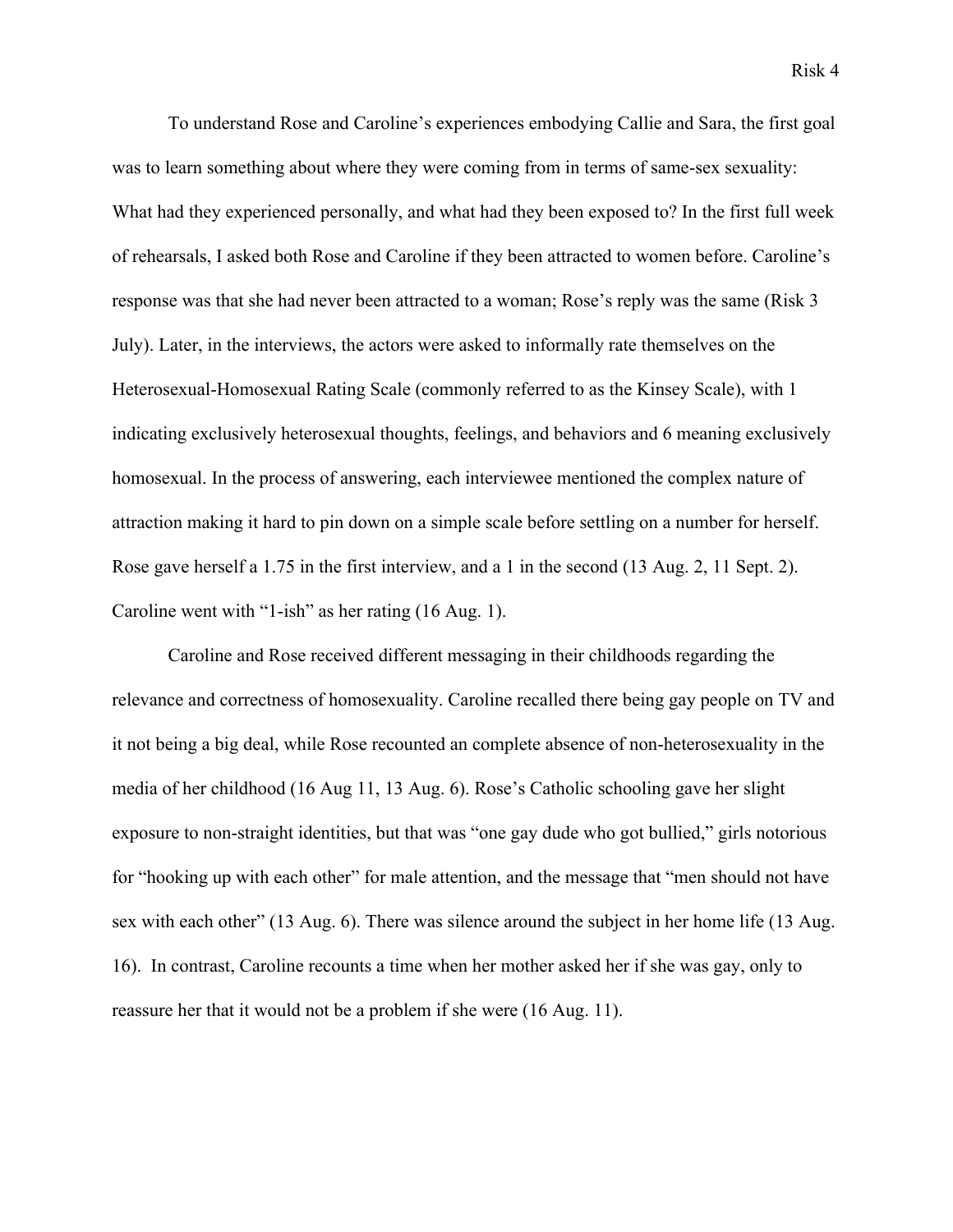When I asked Rose how she was doing with entering the reality of a woman who was attracted to another woman, she reported an insecurity with regards to "being the man." This was related to her character being the one that initiated the culminating kiss, and also because Rose was taller than the woman opposite her. Rose said she's "Always felt manly (because) I've always been too large and I've always been too long. And that just doesn't fit in with the general populace. So it feels like other and therefore bad" (Rose 11 Sept. 5). Caroline mentioned that she didn't think anything of the height difference, since she was used to kissing people taller than herself (Risk 7 July). When asked what the hardest thing she had to do in this play was, Caroline responded, "Maybe figuring out why I fall in love with Callie. I just have never experienced that with a woman. So... it's the same thing with a guy. But also, it's not" (5 Sept. 6). Embodying a

person who fell for a woman challenged Caroline as an actor, but because it fell outside of things she had experienced in her life.

How did the actors experience the process of embodiment in rehearsal? In our first read of the scene, I talked with the actors about the importance of mutual comfort, and established that we would start the culminating kiss scene with no kiss at all and let the moment grow as the actors felt character needs taking them into more physical connection (Risk 17 July). I encouraged Rose to run the kiss scene and enter into the moment however she could: to tease, poke, or hug Caroline, and start building the connection (17 July). The actors did the actual kiss for the first time halfway into the rehearsal process. Rose reported being nervous, for "being the man" reasons, but also because the kiss felt like it would be coming in the scene without a clear preceding moment of connection. Caroline "said she had her little crush on Callie and felt ready, but that she didn't want to rush Rose" (21 July). I did end up having them run the scene multiple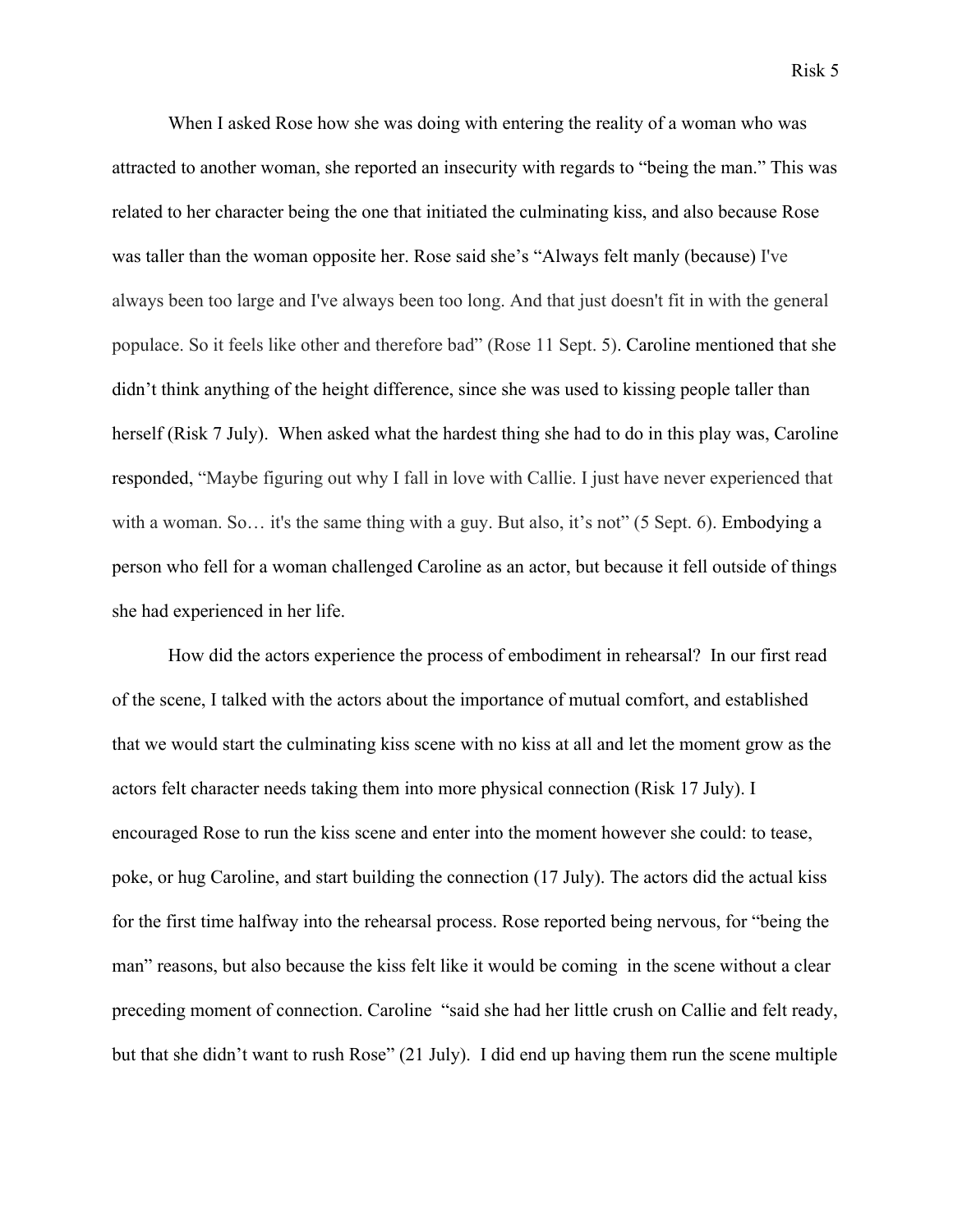times, and it grew from a simple touching of foreheads to a lips-to-lip kiss. After the first time they kissed, Rose took her face away from Caroline and looked out at me, the director, right after the kiss, effectively exiting the moment (21 July). At rehearsal a week later, the kiss involved Rose putting her hands on Caroline's face. Both of them stayed connected to the other person and did not rush out of the moment they were sharing (27 July).

In order to grow her connection to Callie, Caroline used personalization and took memories from her past relationships with men, according to what she shared in an interview (16 Aug. 5). Prior to a scene, she would recall what finding a man attractive felt like, focus on breathing that feeling through her body, and then enter the scene (16 Aug. 6). Personalization led Caroline to take to take more initiative as rehearsals of the kiss progressed, because she realized that is how she would respond in a similar situation (16 Aug. 3). Rose recounted being surprised by the growing initiative from Caroline, because she was bringing herself to the kiss, and the kisses in Rose's history as an actor have been unemotional and lacking connection. "It's been beaten into of me. Not to have emotional kissing scenes. Because the majority of people that I'm with seem terrified to have that happen. So I need to give you this person, as opposed to the actual hundred thousand percent person that I could give you if I didn't think you were scared in this moment. And she took that down. And I think it surprised me every time" (13 Aug. 7).

Another thing that surprised Rose was the degree to which she, as a person, was impacted by embodying Callie and her experience of falling for a woman. Embodying a queer person caused her to question the origin and absoluteness of her own straightness.

If I want to paraphrase it completely colloquially and informally and not eloquently, I feel like it did make me a little gayer. And I wonder if it's because I just never thought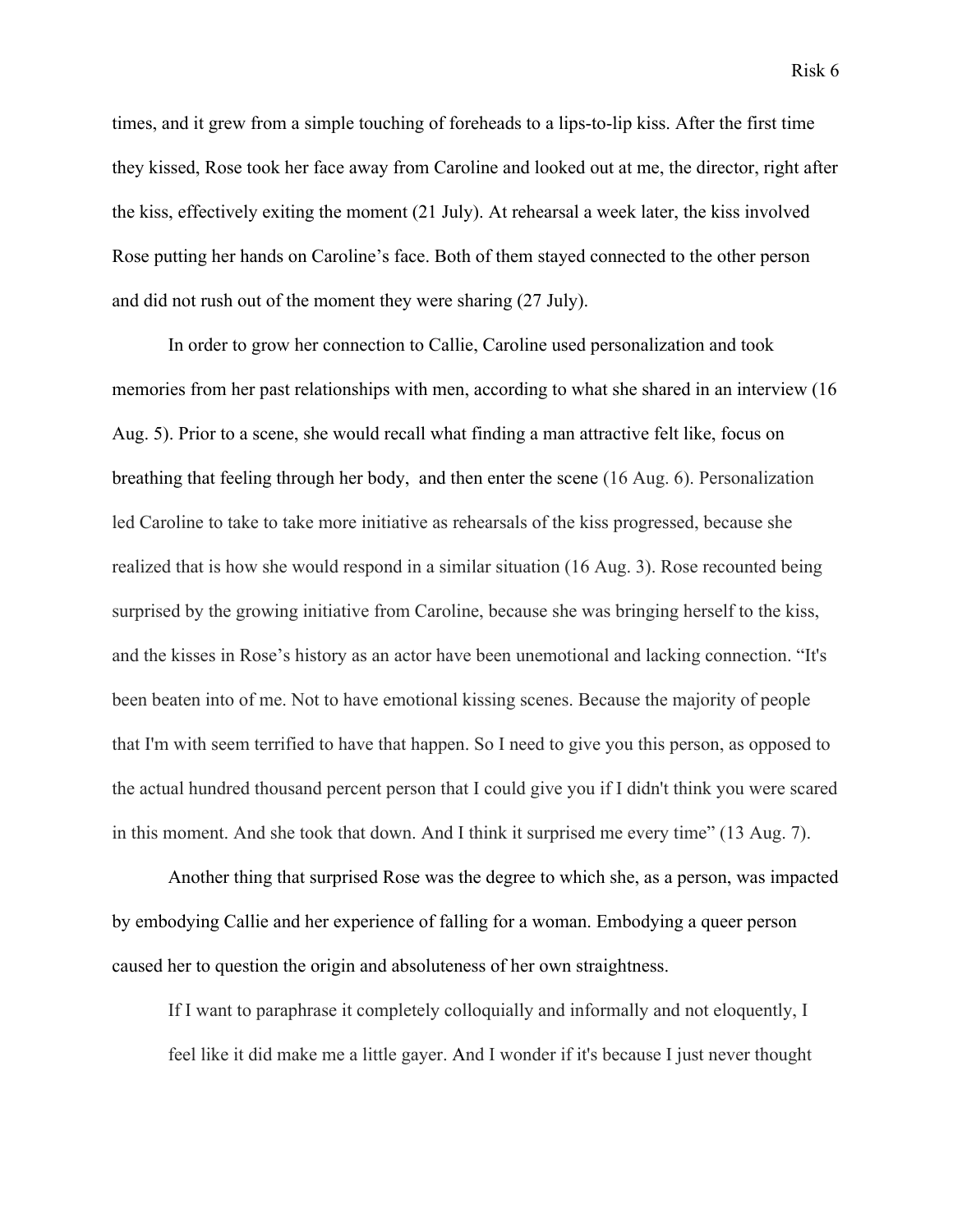about it before? Which would imply that I'm pretty straight, but then I wonder. I mean, I know I'm pretty straight. But then I just wonder, what kind of environment did I grow up in that made me not even think about it? I made out with chicks in college, like that kind of thing. Women don't scare me. I find their forms attractive, but I'm not necessarily attracted to them. I'm not attracted to them, let's put it that way. But it's like a fine line. I don't know, and I've just never explored it. I think because I live in a world where it's not expected to. (Rose 13 Aug 1)

She said later on in the interview that maybe if she had been exposed to female same-sex sexuality earlier in life things might have been different, but because she received silence and condemnation around the idea and did experience attraction to men, she never considered it anything close to a valid possibility (13 Aug 2).

Caroline was asked in a follow-up interview for her thoughts on the phrase "*Stop Kiss* made me gayer." She said that she hadn't thought about that before, but that since she still hadn't developed feelings for someone who wasn't a man she would say the show did not make her "gayer" (5 Sept. 7). The main impact she shared was wanting to think more about how her straight privilege affects her interactions. Caroline volunteered at a local pride event, and wanted to find other ways to support the queer community (16 Aug 14).

Engaging with the significance of this work requires considering three levels: the individual, the theoretical, and the systemic. Firstly, the actors came from their own backgrounds, faced barriers, grew into the embodiment, and were individually impacted. On a theoretical level, they challenged norms of gender performance in a specific place and time by choosing as straight-identifying women to embody the stigmatized action of women falling for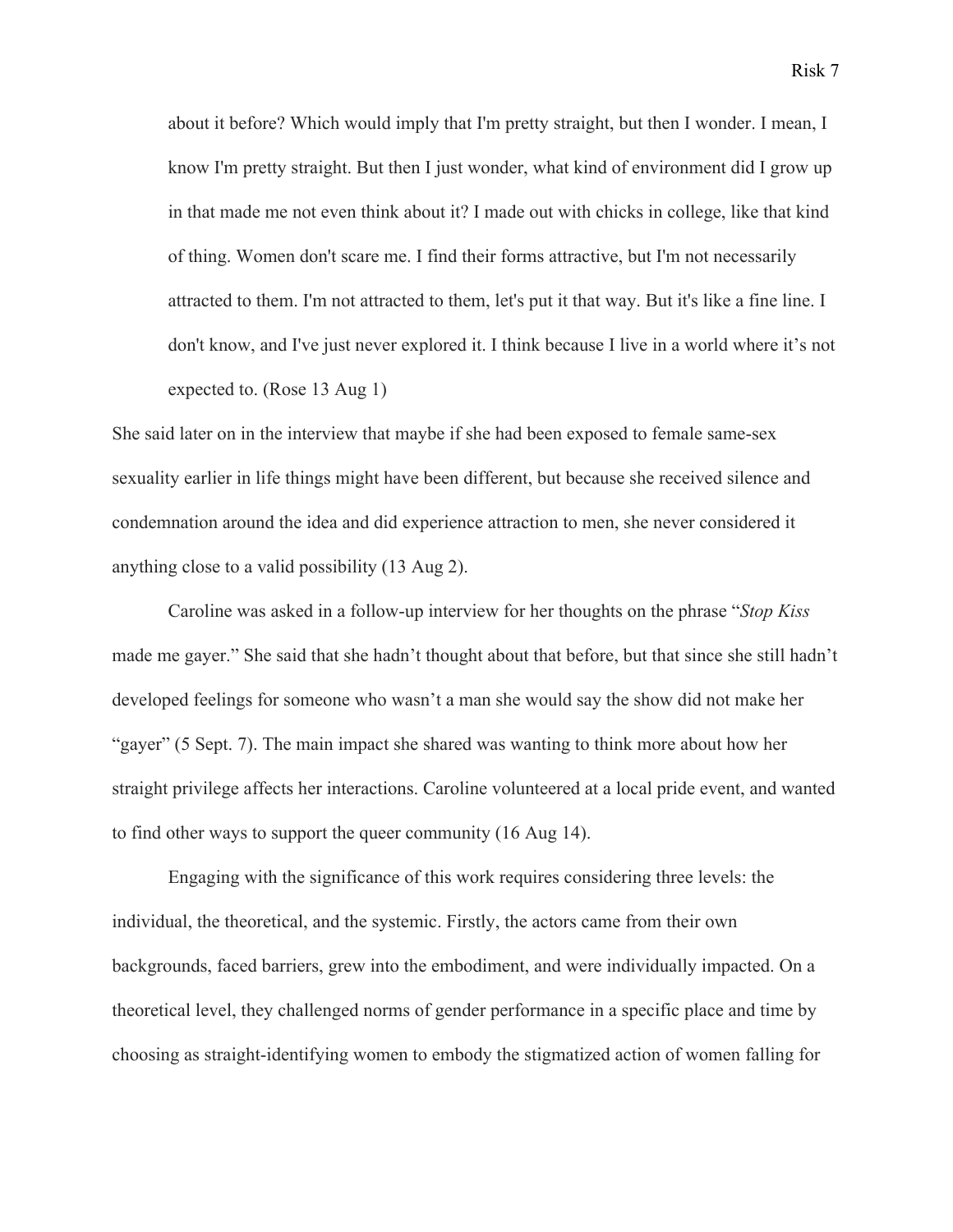each other romantically. Doing this thing women are not supposed to do, and in public performance, has the potential to change gender-coded structures of power.

Rose's experience with femininity and assertiveness gives an example of this. She felt her femininity challenged by the presumed masculinity of being a taller person making "the first move" in a romantic moment, and especially toward another woman. When she continued through the rehearsal process and began to own that moment, her personal experience of femininity expanded. Then she embodied this expanded femininity in front of an audience, subtly changing what Dolan calls "gender-coded structures of power" (68). This is the larger, systemic level on which this work operates: The individual experiences of embodiment engage with the performance of gender and identity, which then can challenge larger systems of power.

This work suggests questions for further research, such as how actor embodiment of female same-sex sexuality affects what audiences think about gender. One actor in this study, Rose, had an intense personal reaction to the embodiment in which she started to question the formation and functioning of her own sexual identity. The other, Caroline, was inspired to be a better ally to the LGBT community, an impact that may be less intensely personal, in that it involves action and not identity. The two actors also had different training backgrounds. Caroline had an undergraduate degree in theatre performance, while Rose had less formal acting training. What impact does the amount and style of actor training have on how intimately an actor is affected by embodying a character? Or is an actor inclined to more personally embody an experience nascent or present in their own life?

To hark back to a question Butler asked, how much do performative practices make identity? And as Dolan wondered, how might performance be intentionally used by artists to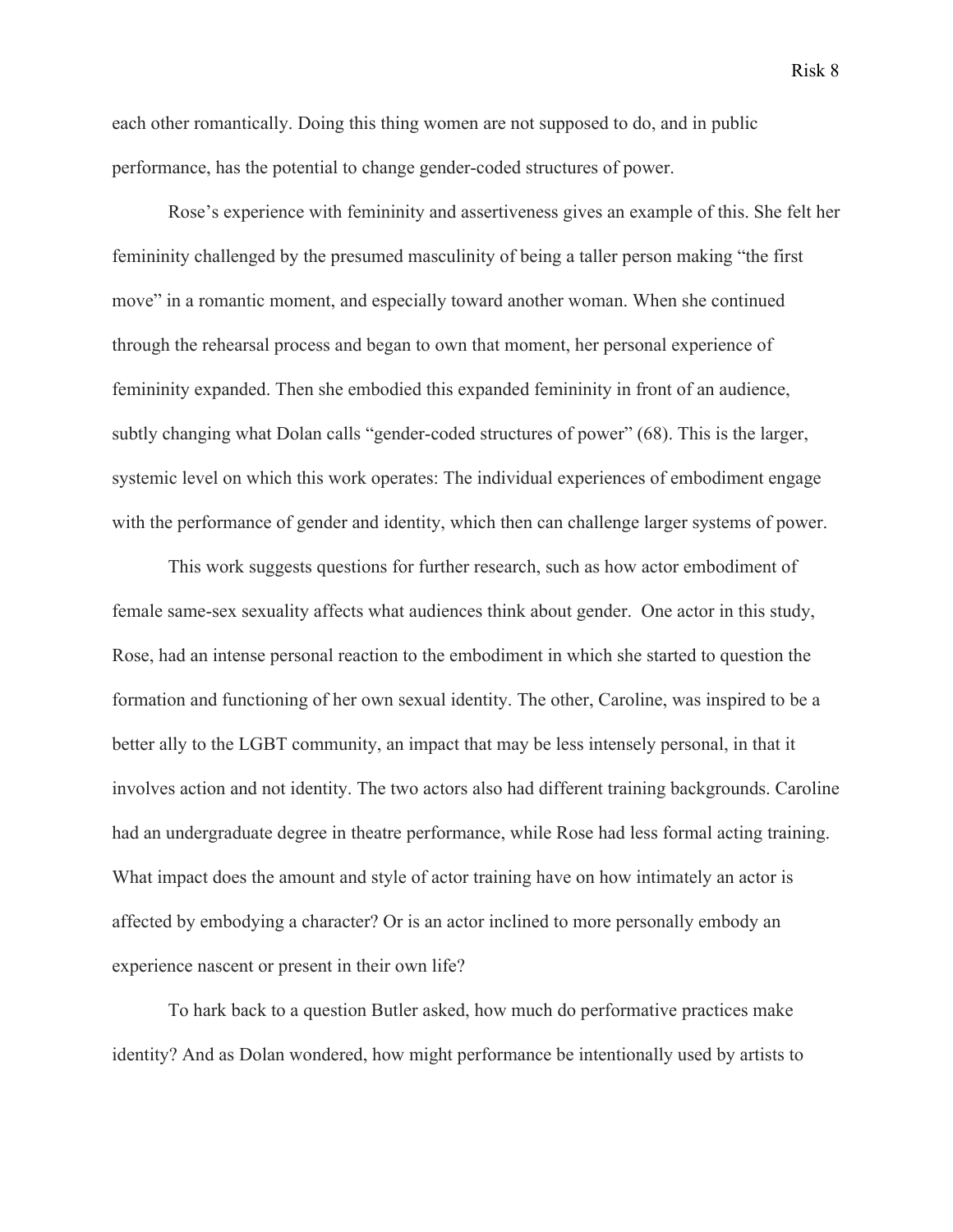challenge dominant ideologies of what it means to be a woman? If this performance is then done by actors who drive toward Growtoski's concept of encounter, an actor has the opportunity to establish deep contact with herself (57). In *Stop Kiss*, Rose and Caroline went through a process of encounter to embody something women are not culturally allowed to do: fall romantically for another woman. They broke the rules. What did that mean for them? Performance creates identity; identity creates performance. Their thoughts in the interviews give those who did not do the embodiment a slice of understanding, even though the performance itself is the moment of deepest answer to that question. And then there is Rose, having thoughts she didn't think she would have. "Now I just live in this world where I can embody a female that sees another female as "Wow," she said. "But I don't feel — I don't know. I don't know" (13 Aug. 2). Encounter. Embodiment. The words don't really capture it.